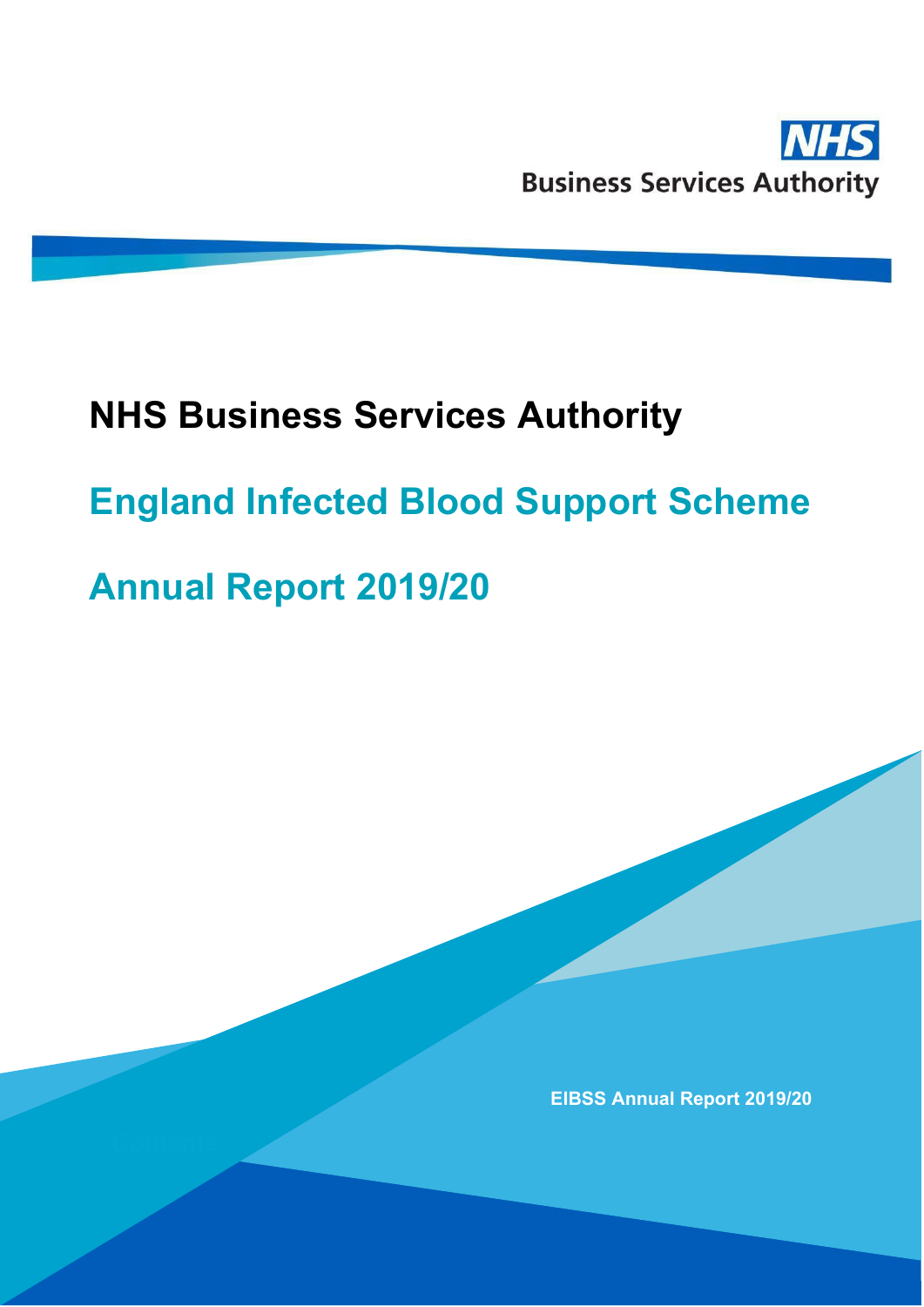# **Contents**

| Introduction                  | 3              |
|-------------------------------|----------------|
| <b>Financial Support</b>      | 3              |
| <b>Application Process</b>    | 4              |
| <b>Medical Assessors</b>      | $\overline{4}$ |
| <b>Appeals Process</b>        | 5              |
| <b>Welfare Advice</b>         | 5              |
| <b>Beneficiaries</b>          | 5              |
| Payments                      | 5              |
| Stakeholder engagement        | 6              |
| Beneficiary engagement        | 6              |
| <b>EIBSS Structure</b>        | $\overline{7}$ |
| Performance summary           | 8              |
| Service delivery              | 8              |
| Correspondence received       | 9              |
| Application volume            | 9              |
| <b>Application outcomes</b>   | 9              |
| <b>Discretionary Payments</b> | 12             |
| Finance                       | 12             |
| 2020/21 Forward View          | 13             |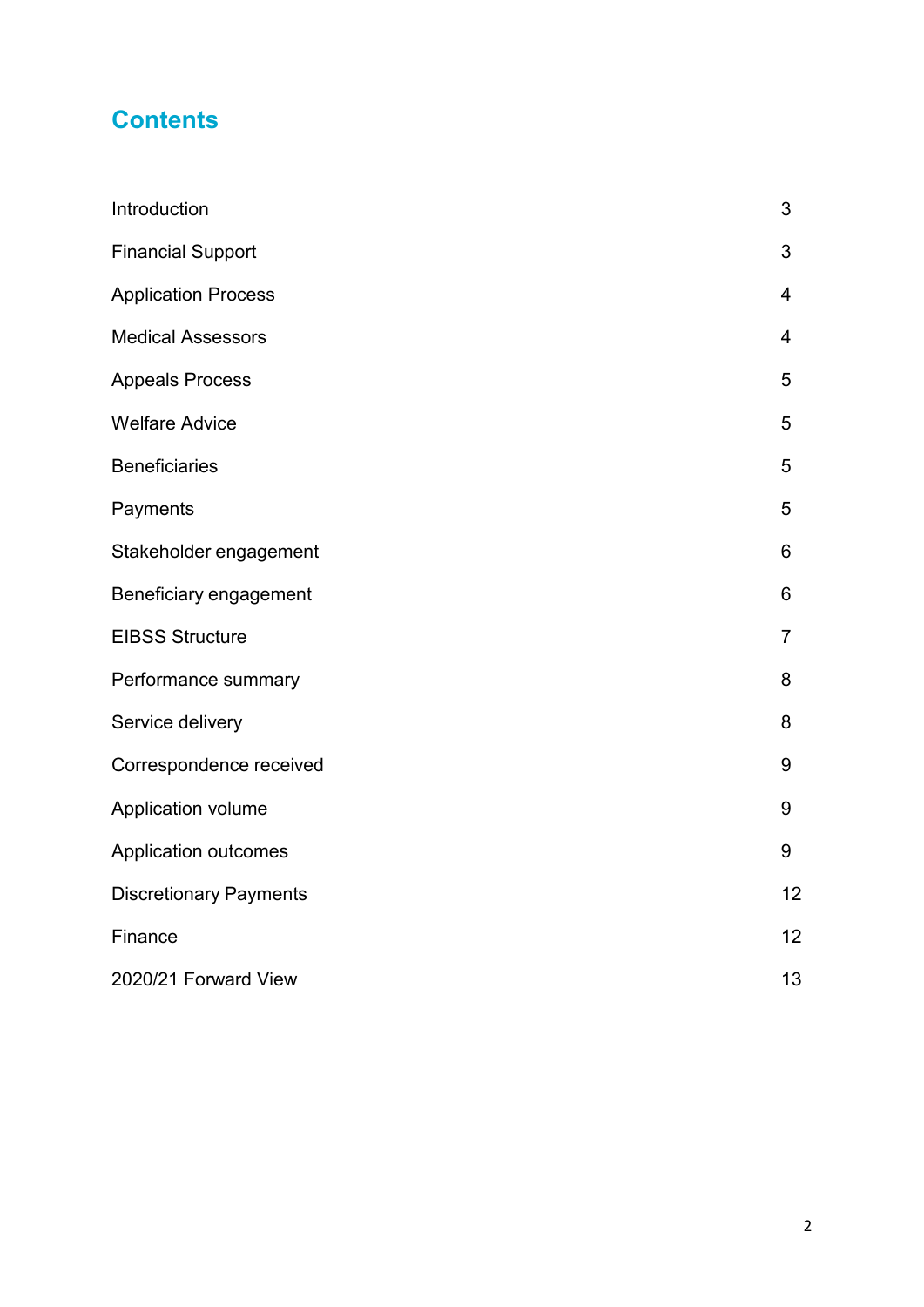#### **Introduction**

On 1 November 2017, the National Health Service Business Services Authority (NHSBSA) became directed by the Secretary of State for Health and Social Care to administer the England Infected Blood Scheme (EIBSS). EIBSS operates from Bridge House, Newcastle and sits within the NHSBSA Health and Community Services area of Citizen Services. The scheme is delivered on behalf of the Department of Health and Social Care (DHSC).

NHSBSA administers the scheme for those eligible for support through EIBSS; providing financial and other support to those who were historically infected by HIV and/or hepatitis C through NHS supplied blood and blood products during the 1970s and 1980s. The scheme also provides support for their families, including spouses, parents, children, and dependents.

The scheme recognises that individuals living with hepatitis C and/or HIV face extra costs.

Financial support is available for:

- New applicants to the scheme
- Members of previous schemes

### **Financial Support**

There are different levels of support available to Beneficiaries:

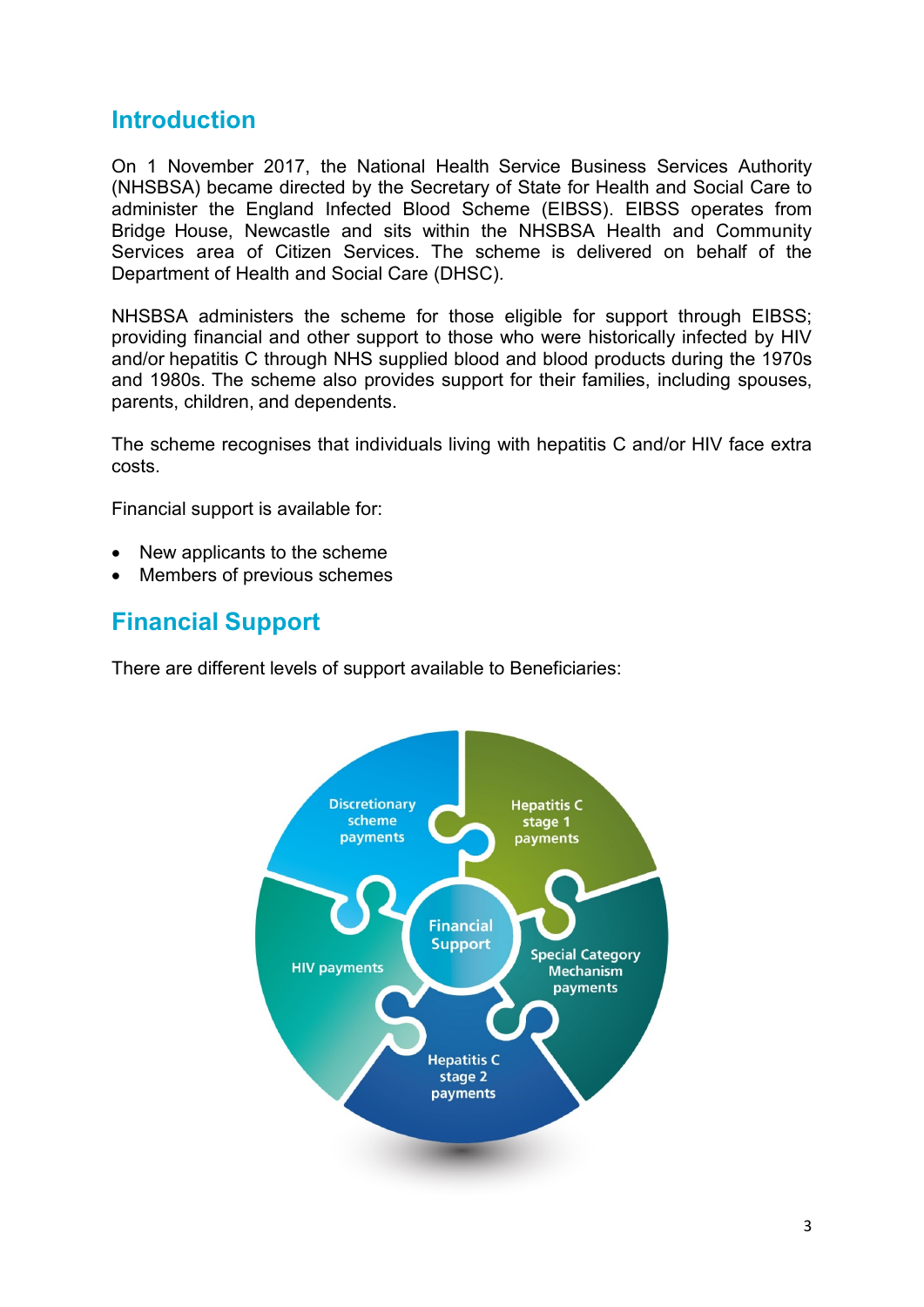**Hepatitis C Stage 1** – For those infected with hepatitis C as a result of treatment with NHS blood, blood products or tissue.

**Hepatitis Stage 2** - For those stage 1 hepatitis C infected Beneficiaries who go on to develop:

- Cirrhosis
- Primary liver cancer
- B-cell non-Hodgkin's lymphoma
- Type 2 or 3 cryoglobulinemia accompanied by membranoproliferative glomerulonephritis (MPGN)

Additionally, those that receive a liver transplant, or are on the waiting list to receive one.

**Special Category Mechanism (SCM)** - For stage 1 Beneficiaries whose infection, its treatment, or associated conditions, has a long-term negative impact on their ability to carry out daily activities or the condition has worsened, but is not stage 2.

**HIV** - For those infected with HIV as a result of NHS treatment before October 1985.

**Winter Fuel Payments** – one-off payments for all Beneficiaries paid in December.

**Discretionary Scheme** – There are different elements of discretionary scheme payments:

**Income Top Up** - Is a discretionary monthly payment to increase household income to help with general living costs. An assessment is made of household income and if the income is below set thresholds an application can be made to receive payments.

**One off payment** - financial support that Beneficiaries and bereaved spouses or partners may apply for, to cover the cost of certain essential, health-related items or services.

**Payments for children** - to help with the costs of bringing up children of an infected Beneficiary.

# **Application Process**

Applications for each of the support elements can be made by downloading the appropriate application form at [www.nhsbsa.nhs.uk/eibss](http://www.nhsbsa.nhs.uk/eibss) or by contacting the EIBSS support team, who can post an application to the requestor.

#### **Medical Assessors**

All applications to EIBSS which require medical practitioner evidence are assessed by medical professionals with relevant clinical or similar experience in this field.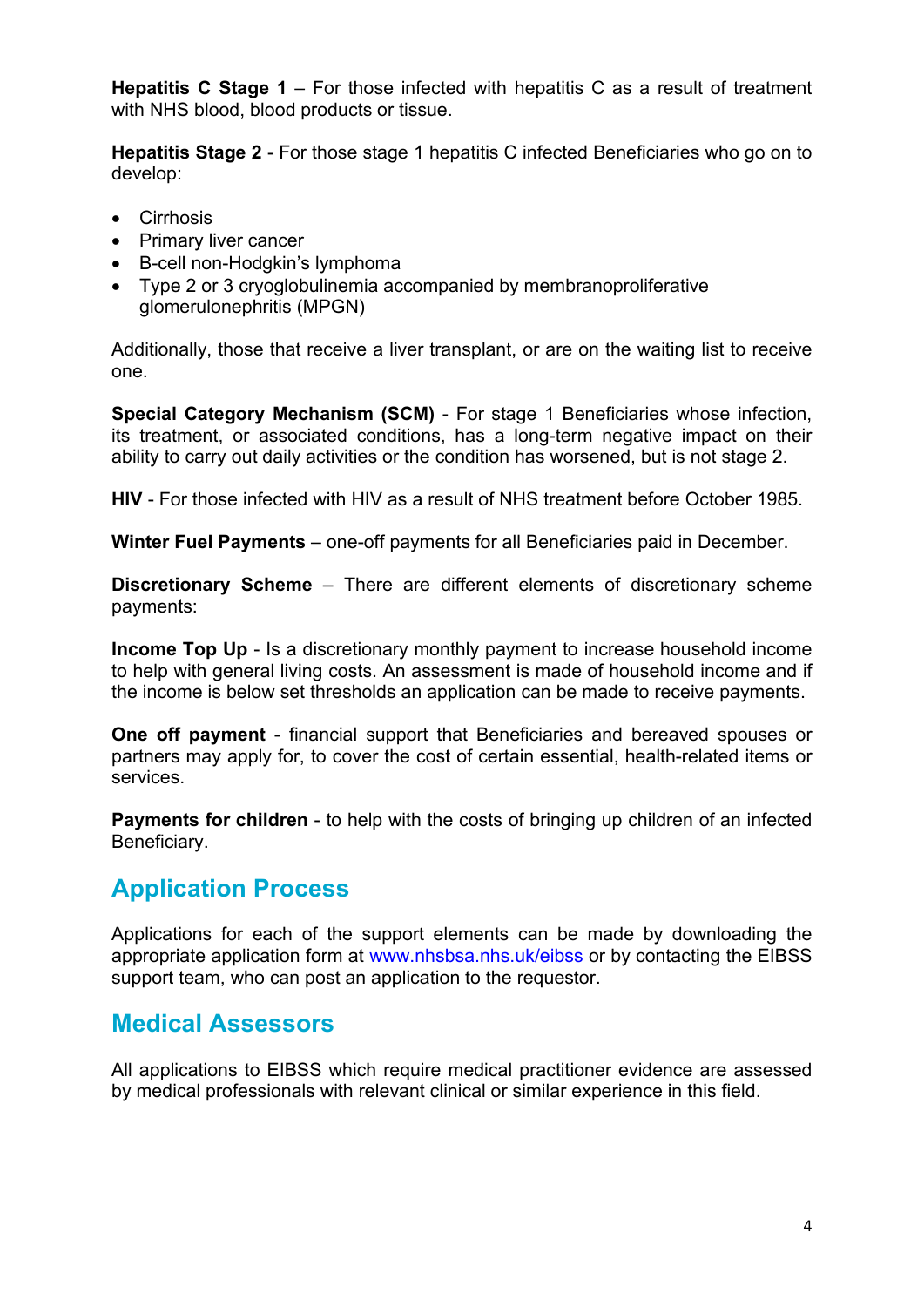# **Appeals Process**

An applicant can appeal if they disagree with the outcome of their application to EIBSS. Appeals are heard by a panel of independent medical experts headed by a legal chairperson. As with the medical assessors, medical appeals panel members also have relevant clinical or similar experience in this field.

#### **Welfare Advice**

NHSBSA provides a welfare advice service via a welfare adviser; the previous scheme administrators offered the same service. Alternatively, Beneficiaries can choose to source their own welfare advice and EIBSS will cover the cost. EIBSS are able to assist Beneficiaries in locating local welfare advice if they choose this option.

#### **Beneficiaries**

There are 3,058 people registered for support through the scheme. This is broken down into the following groups (*Data valid on 03.04.2020*);

| <b>Beneficiary Group</b>         | <b>Number of Beneficiaries registered</b> |
|----------------------------------|-------------------------------------------|
| Hepatitis C stage 1              | 1165                                      |
| Special Category Mechanism (SCM) | 563                                       |
| Hepatitis C stage 2              | 575                                       |
| <b>HIV</b>                       | 66                                        |
| Co-infected (stage 1 and HIV)    | 87                                        |
| Co-infected (SCM and HIV)        | 88                                        |
| Co-infected (stage 2 and HIV)    | 57                                        |
| Non-Infected Bereaved Partner    | 457                                       |

#### **Payments 2019/20**

From 1 April 2019 - 31 March 2020 EIBSS processed all annual and discretionary payments for registered Beneficiaries and their families. The levels of payments available in 2019/20 are shown in the table below.

On 30th April 2019, the Government announced that additional funding was to be made available to support those historically infected and affected with Hepatitis C and/or HIV from NHS blood or blood products.

All payments were backdated to the  $1<sup>st</sup>$  April 2019 and will increase annually in line with the Consumer Price Index.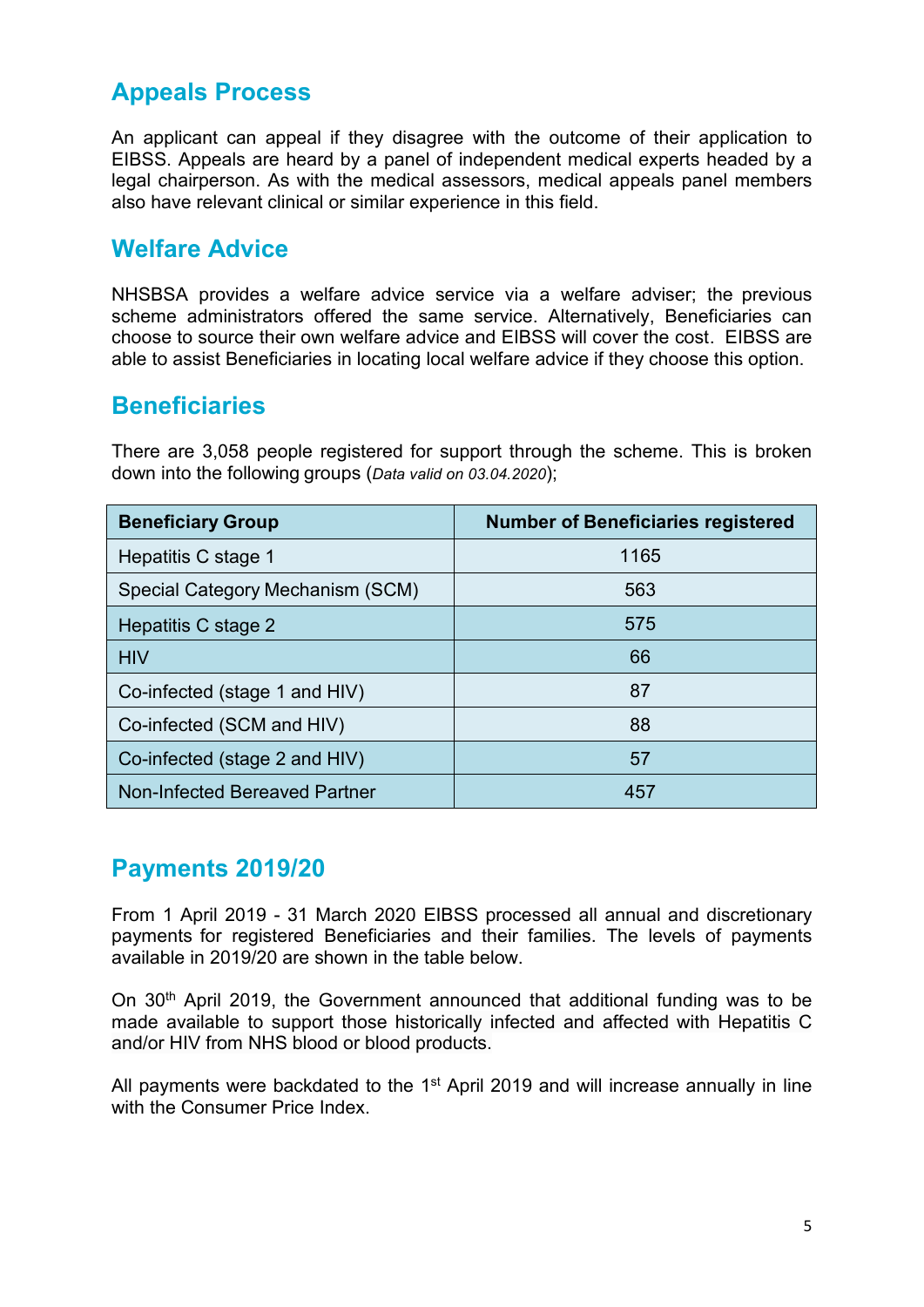| <b>Payment Type</b>                                     | <b>Annual Payments</b> |
|---------------------------------------------------------|------------------------|
| Hepatitis C (stage 1)                                   | £18,458                |
| Hepatitis C (stage 1) with SCM                          | £28,000                |
| Hepatitis C (stage 2)                                   | £28,000                |
| <b>HIV</b>                                              | £28,000                |
| Co-infected with HIV and Hepatitis C (stage 1)          | £38,000                |
| Co-infected with HIV and Hepatitis C (stage 1) with SCM | £44,000                |
| Co-infected with HIV and Hepatitis C (stage 2)          | £44,000                |

NHSBSA pays annual payments on a monthly or quarterly basis, depending on Beneficiary preference. Annual payments include a winter fuel payment made in December each year. 2019/20 payments included a winter fuel payment of £531.

A one-off non-discretionary lump sum payment of £20,000 is reserved for a new applicant registered for hepatitis C stage 1 payments and a one-off non-discretionary lump sum payment of £50,000 to those who develop a hepatitis C stage 2 condition.

A one-off non-discretionary lump sum payment is also paid to a new applicant registered for HIV payments. The lump sum payment amount is subject to the applicant's eligibility criteria at the time of infection and depends on their circumstances and whether they are a primary Beneficiary or a secondary Beneficiary.

A one-off non-discretionary lump sum payment of £10,000 is also available for bereaved partner/spouses of deceased Beneficiaries provided they meet certain criteria.

#### **Stakeholder Engagement**

NHSBSA continues to engage with several stakeholders, including the Hemophilia Society, and Hepatitis C Trust. Any feedback is shared with DHSC.

#### **Beneficiary Engagement**

NHSBSA has continued to hold Beneficiary focus groups aimed at developing and improving the scheme. These are held every 2 months across England and travel expenses continue to be covered for Beneficiaries. All Beneficiaries are invited to participate in the focus groups.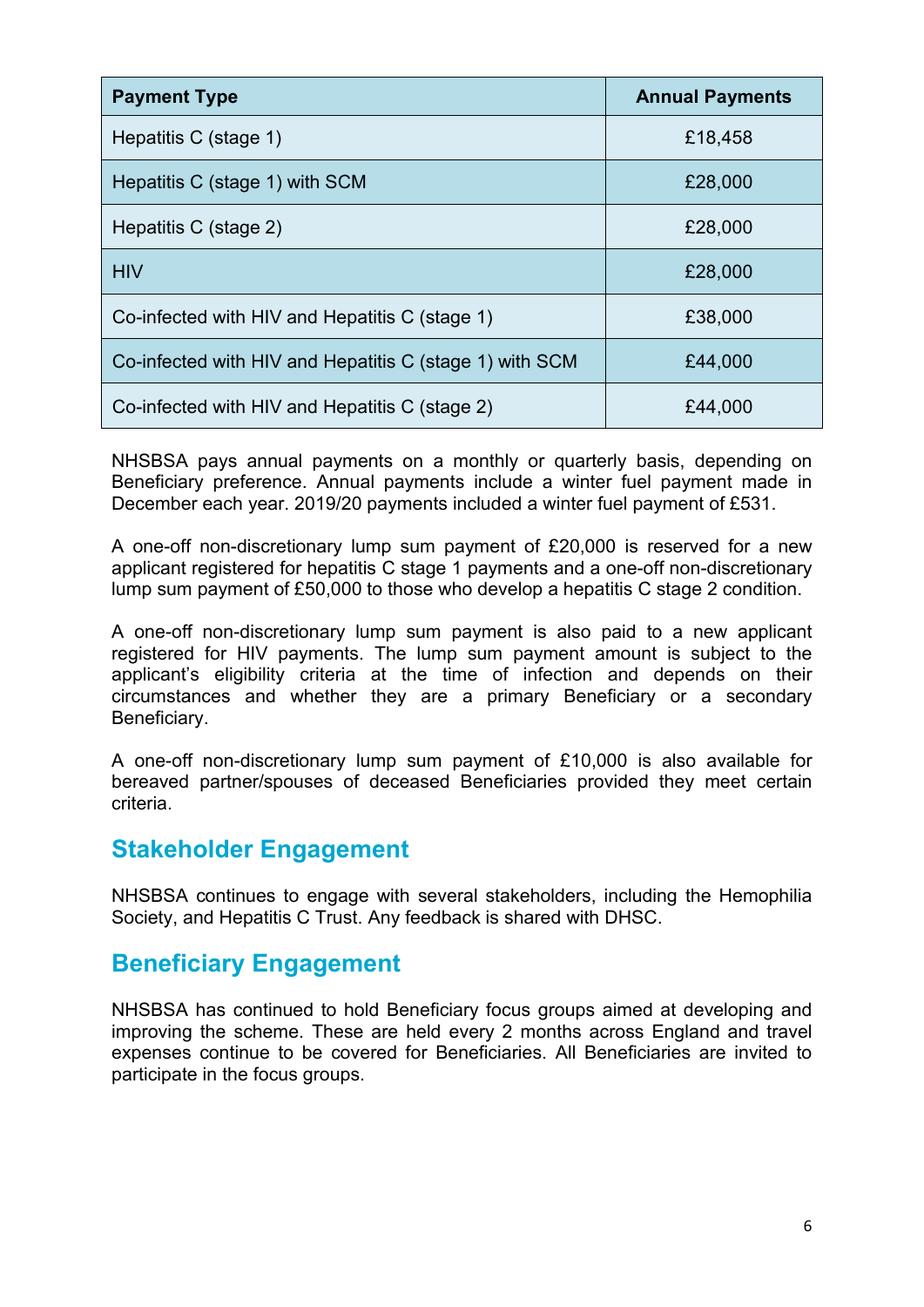## **EIBSS Structure**



*\* Structure current at 03.04.2020*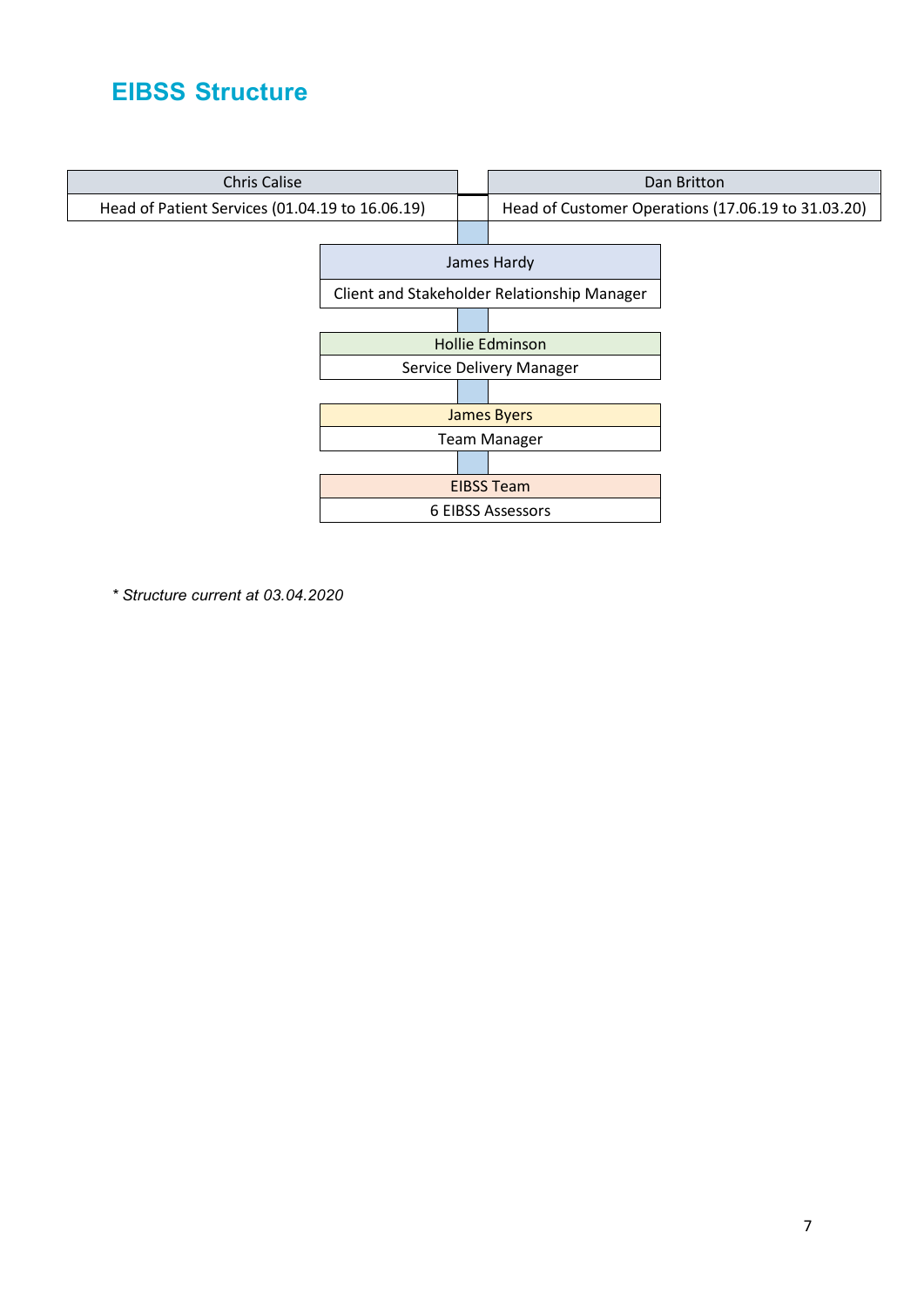# **Performance Summary**

NHSBSA performance against Key Performance Indicators agreed with DHSC in table below.

# **Service Delivery 2019/20**

| <b>Key Performance Indicator</b>                                                                           | <b>Target</b> | <b>Achieved</b> |
|------------------------------------------------------------------------------------------------------------|---------------|-----------------|
| % of annual payments made at agreed time<br>each month                                                     | 100%          | 100% *          |
| % of new applications acknowledged within 5<br>working days                                                | 100%          | 100%            |
| % of Beneficiary correspondence responded<br>to within 5 working days                                      | 90%           | 100%            |
| % of Beneficiary correspondence responded<br>to within 10 working days                                     | 100%          | 100%            |
| % of complaints acknowledged within 2<br>working days                                                      | 100%          | 100%            |
| % of complaints responded to within 10<br>working days                                                     | 90%           | 100%            |
| % of complaints responded to within 15<br>working days                                                     | 100%          | 93.33% **       |
| % of new applications processed to completion<br>within 30 working days                                    | 90%           | 97.59%          |
| % of applications through the SCM processed<br>and payments made to individuals within 120<br>working days | 90%           | 100%            |
| % of appeals processed and completed within<br>60 working days                                             | 90%           | 100%            |

\*NHSBSA acknowledges that where our automated payments system has failed then a faster payment mechanism has been used to pay beneficiaries on the same day. Where any overpayments have occurred in a small number of cases, the recouping of said overpayments has been agreed with Beneficiaries and phased over a number of months where appropriate to avoid adversely affecting individuals.

\*\* 15 complaints received in total – 1 was resolved on working day 16 (instead of Day 15) = 93.33%, otherwise would have been 100% achieved target.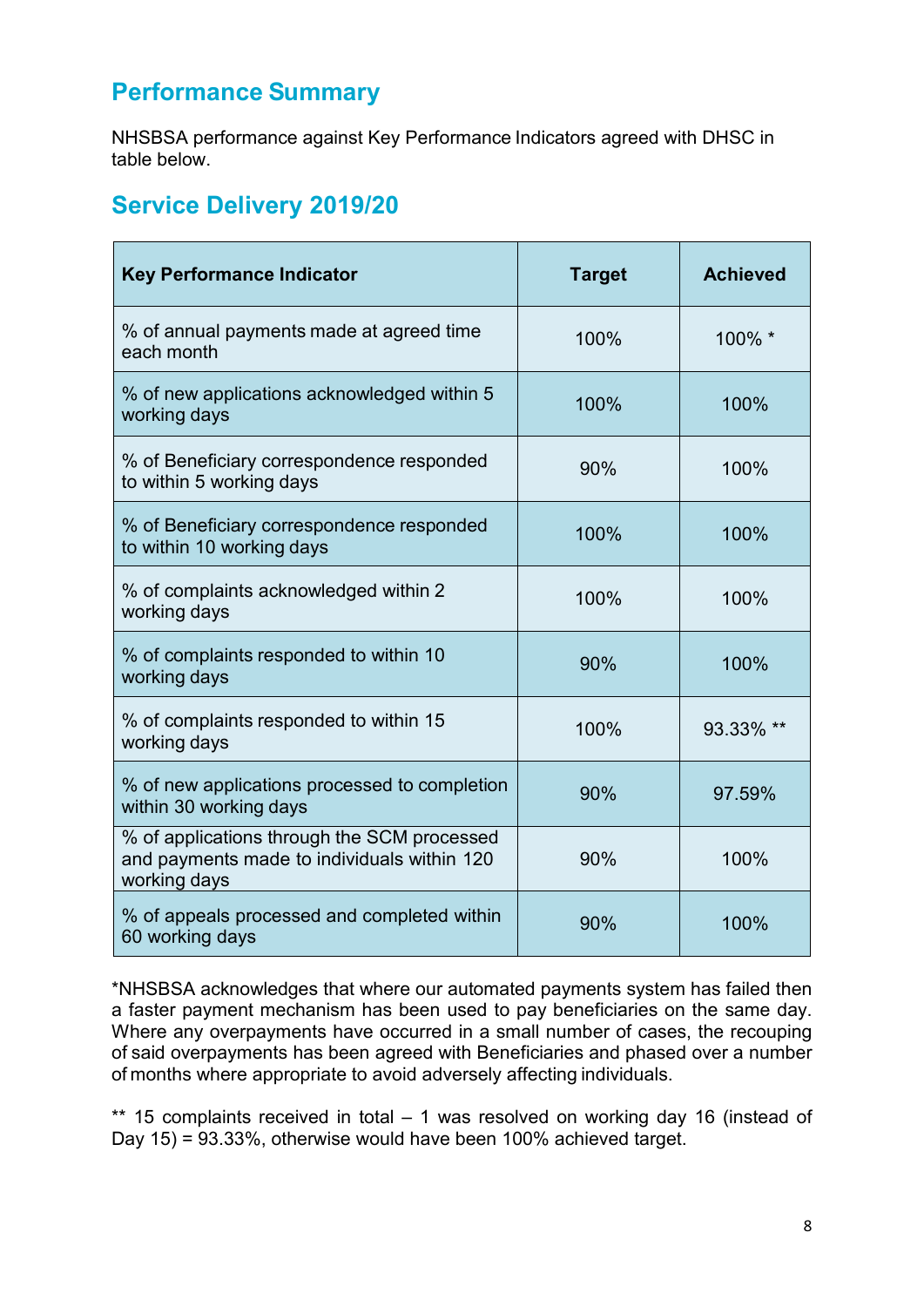# **Correspondence Received**

During 2019/20 EIBSS received and responded to over 5,000 items of Beneficiary correspondence (post and email). This included MP correspondence on behalf of Beneficiaries.

The NHSBSA complaints policy also covers EIBSS. During the year 2019/20 EIBSS received 15 complaints under this policy. 1 was resolved on working day 16 (instead of Day 15), otherwise all 15 would have been resolved within agreed timescales.

# **Application Volume**

EIBSS received 224 regular payment applications in 2019/20. Please note that where there are less than 5 applications, we are unable to provide the exact number for data protection purposes.

| <b>Application Type</b>                   | <b>Applications received</b> |
|-------------------------------------------|------------------------------|
| Hepatitis C stage 1 payments              | 122                          |
| Special Category Mechanism (SCM) payments | 41                           |
| Hepatitis C stage 2 payments              | 52                           |
| HIV payments                              |                              |
| Total                                     | 22 A                         |

# **Application Outcomes**

#### **Hepatitis C Stage 1**



Approved Declined Further information required

- Declined Applications The main reason was a lack of evidence/proof to support the claim.
- Further information required EIBSS are still awaiting additional information from the applicant.
- From the approved applications received in 2019/20, 24 Beneficiaries met the eligibility criteria for SCM or Hepatitis C stage 2 payments.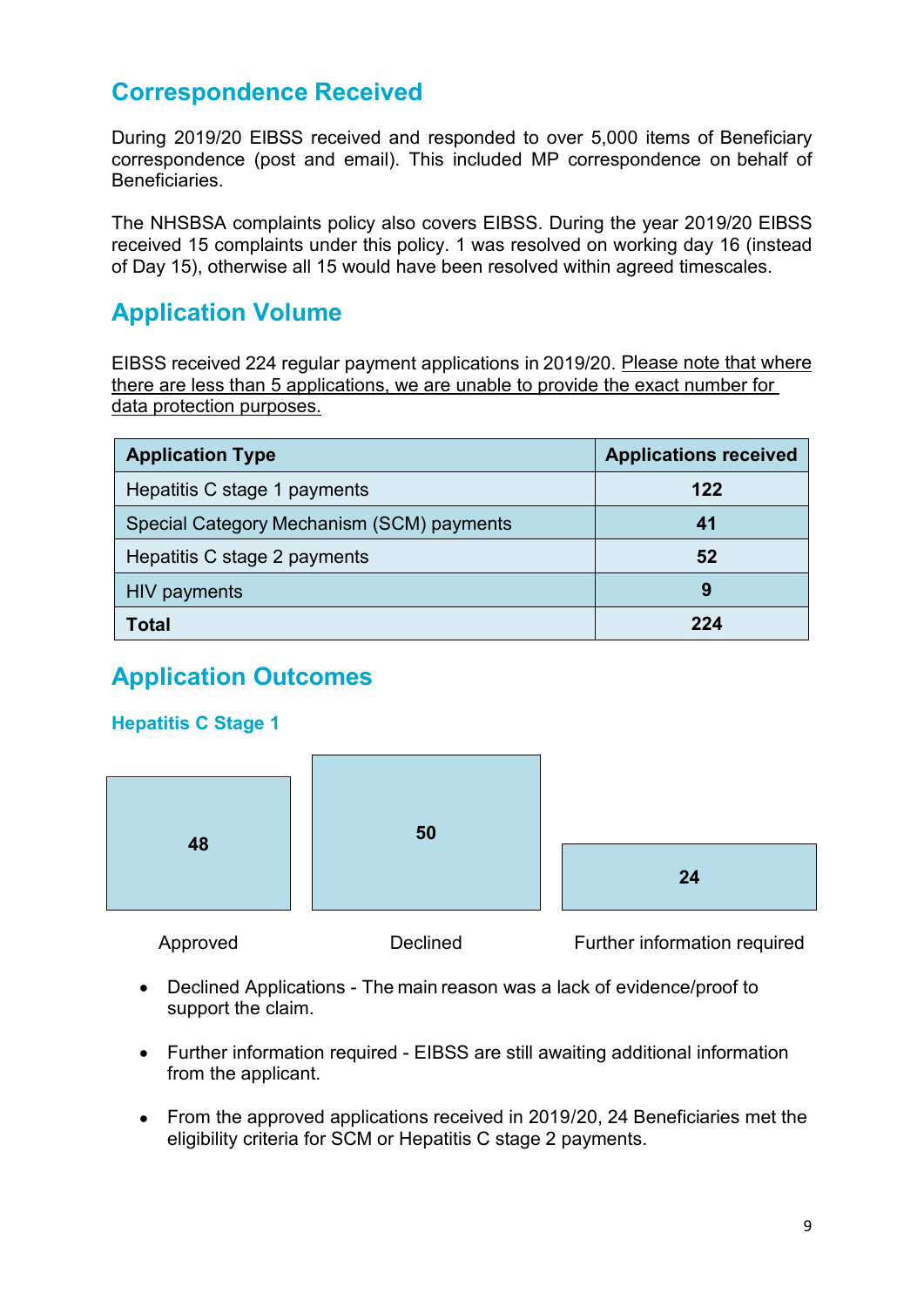#### **Special Category Mechanism (SCM)**



- Declined Application The main reason assessed by Clinicians was to be an unsupported link of symptoms to the Hepatitis C Virus (HCV) and/or treatment.
- Further information required EIBSS are still awaiting additional information from the applicant.

#### **Hepatitis C Stage 2**



- Declined Applications The main reason was a lack of evidence/proof to support the claim.
- Further information required EIBSS are still awaiting additional information from the applicant.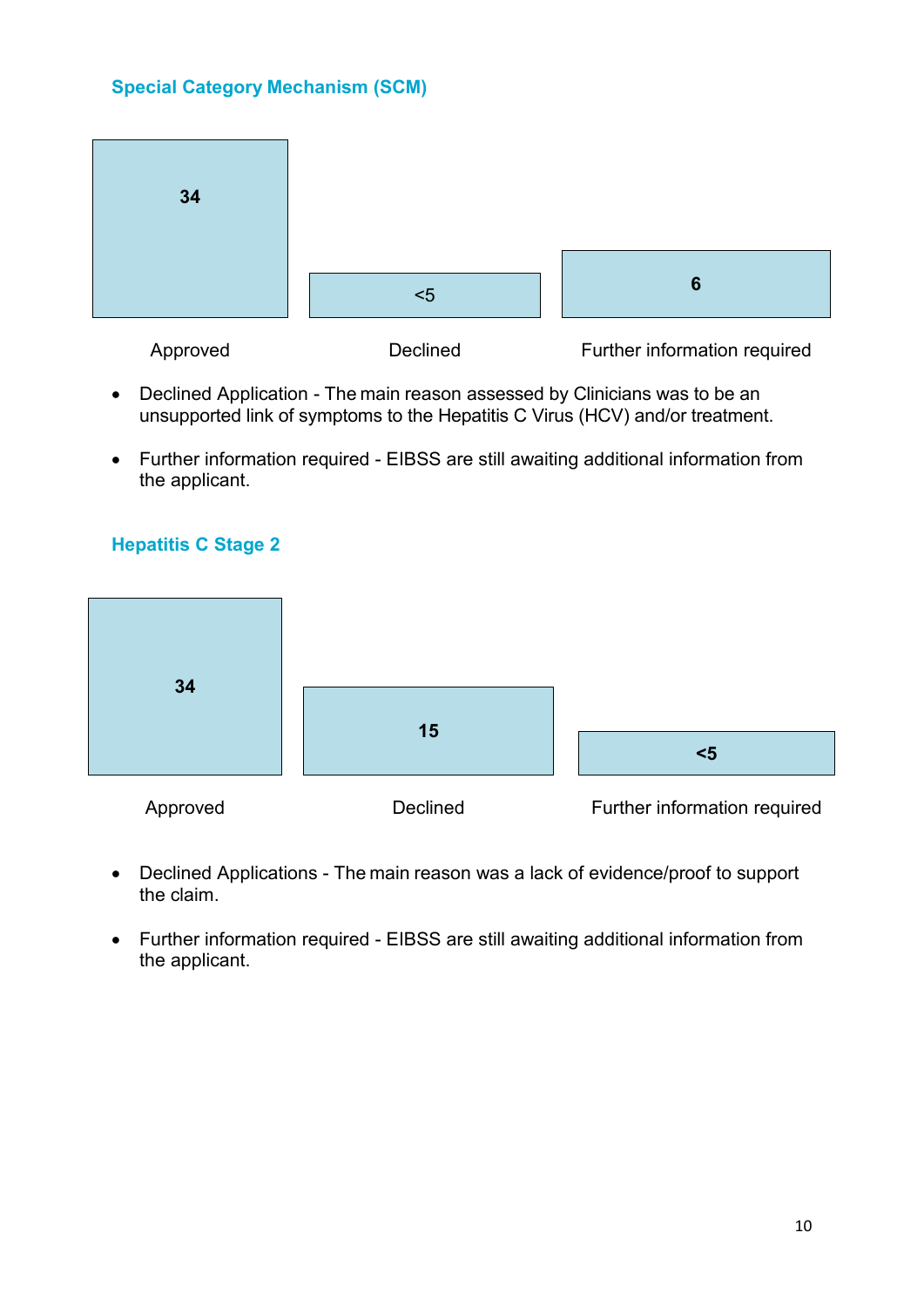| < 5      | э               | $5$                          |
|----------|-----------------|------------------------------|
| Approved | <b>Declined</b> | Further information required |

- Declined Applications The main reason was that it was not probable that the infection was contracted through a blood transfusion.
- Further information required EIBSS are still awaiting additional information from the applicant.

#### **Appeals 2019/20**



| <b>Application Type</b>                   | <b>Appeals</b><br><b>Approved</b> | <b>Appeals</b><br><b>Declined</b> |
|-------------------------------------------|-----------------------------------|-----------------------------------|
| Hepatitis C stage 1 payments              | $5$                               | 17                                |
| Special Category Mechanism (SCM) payments | <5                                | <5                                |
| Hepatitis C stage 2 payments              | <5                                | $5$                               |
| <b>HIV payments</b>                       | $5$                               | <5                                |
| <b>Total</b>                              | <5                                | 22                                |

An applicant can appeal if they disagree with the outcome of their application to EIBSS.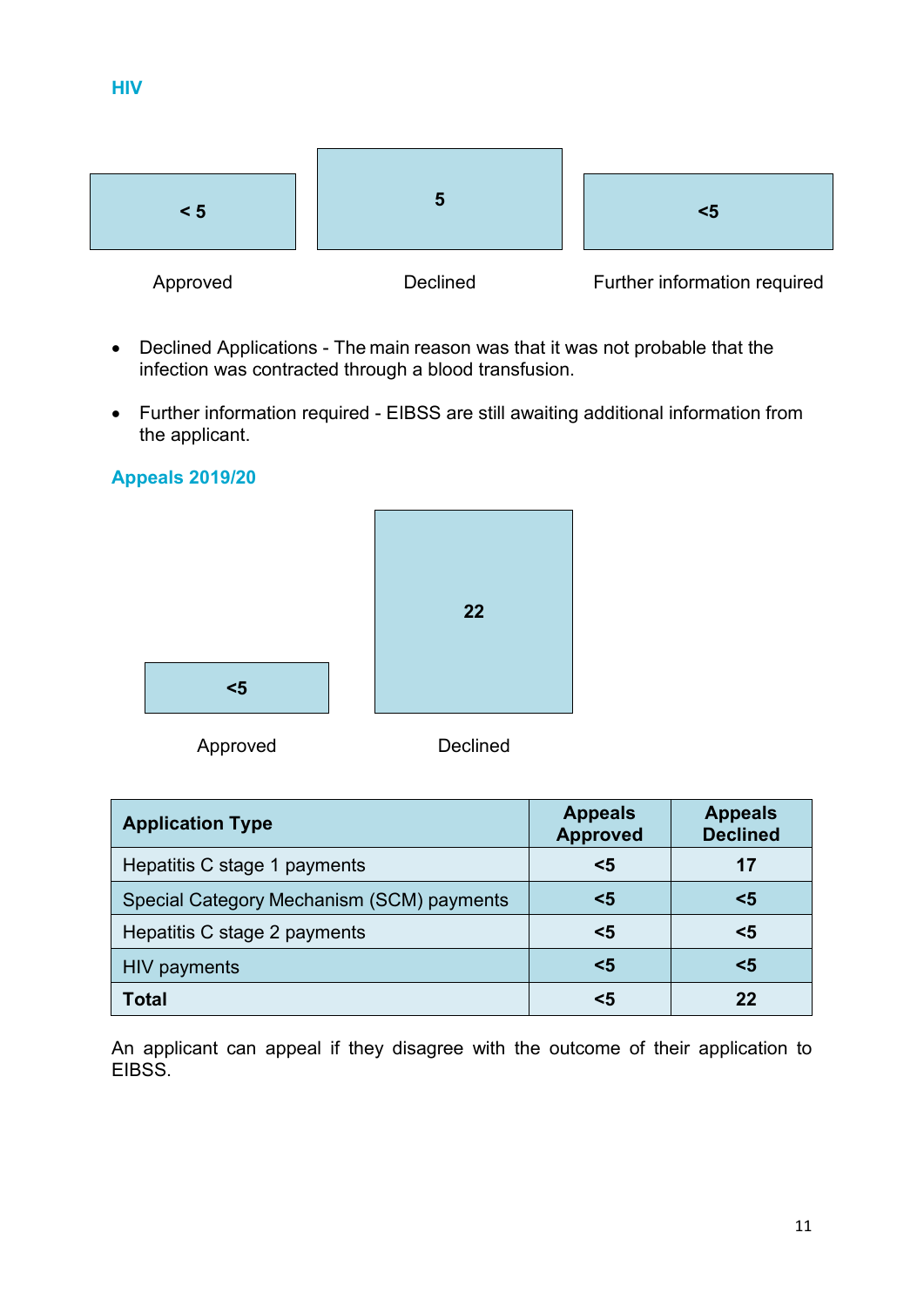# **Discretionary Payments**

Discretionary payments include income top-up payments and payments for one-off items/circumstances. The purpose of discretionary support is to provide additional, time-limited financial and non-financial support to Beneficiaries and their families. This is to address immediate infection-related needs that have a direct effect on Beneficiaries' independence but are not otherwise being met.

### **Finance**

In 2019/20 EIBSS administered the following payments.

| <b>Total EIBSS Expenditure for 2019/20</b> |              |  |
|--------------------------------------------|--------------|--|
| <b>Payment Type</b>                        | <b>Total</b> |  |
| <b>Non-Discretionary Payments</b>          | £69,636,827  |  |
| <b>Discretionary Payments</b>              | £5,495,457   |  |
| <b>Total</b>                               | £75,132,284  |  |

| <b>Non-Discretionary Payments 2019/20</b> |             |  |
|-------------------------------------------|-------------|--|
| <b>Payment Type</b>                       | Total       |  |
| Regular Hepatitis C Stage 1               | £21,854,836 |  |
| One-Off Hepatitis C Stage 1               | £1,400,000  |  |
| Special Category Mechanism (SCM)          | £15,692,020 |  |
| Regular Hepatitis C Stage 2               | £16,440,150 |  |
| One-Off Hepatitis C Stage 2               | £1,875,000  |  |
| Regular HIV                               | £2,892,558  |  |
| One-Off HIV                               | £141,000    |  |
| Regular Co-infected (HIV & Stage 1)       | £2,815,156  |  |
| Regular Co-infected (HIV & Stage 2)       | £1,922,844  |  |
| Regular Co-infected (HIV & SCM)           | £2,981,106  |  |
| <b>Annual Winter Fuel</b>                 | £1,622,157  |  |
| Total                                     | £69,636,827 |  |